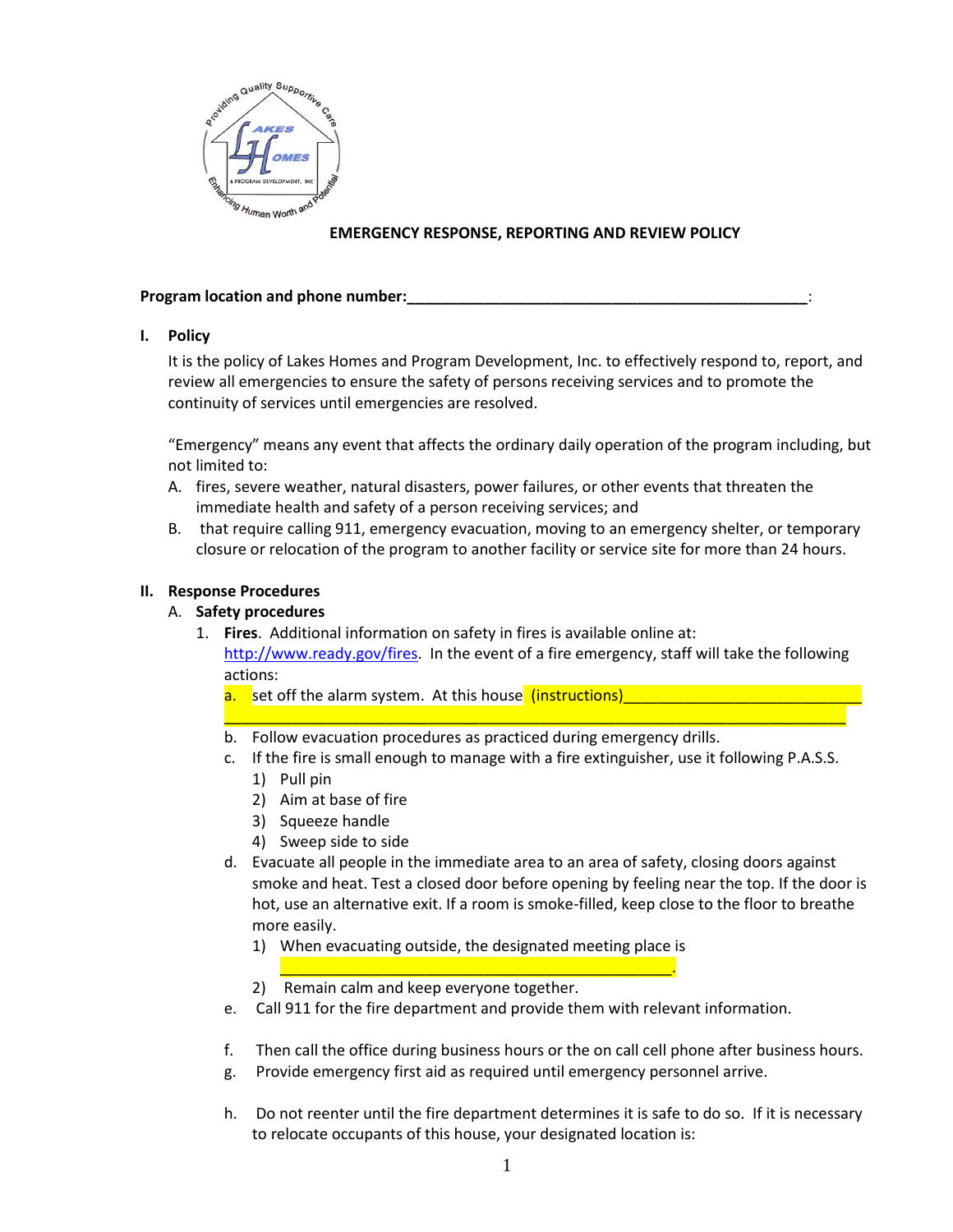Their phone number is:

h. If the fire department allows someone to re-enter the house for supplies and equipment to take with to the designated relocation site, Lakes Homes will assure that one staff remains with clients while another staff retrieves supplies and equipment; staff should gather medications and equipment required for medical and treatment needs. Also bring the medication administration records (MAR) and program books with contact information in them. If a consumer utilizes an alternative communication device or other adaptive equipment, every effort should be made to bring these as well, without jeopardizing safety of anyone.

\_\_\_\_\_\_\_\_\_\_\_\_\_\_\_\_\_\_\_\_\_\_\_\_\_\_\_\_\_\_\_\_\_\_\_\_\_\_\_\_\_\_\_\_\_\_\_\_\_\_\_\_\_\_\_\_\_\_\_\_\_\_\_\_

- 2. **Severe weather and natural disasters**. Additional information on safety in severe weather or natural disasters is available online at: [http://www.ready.gov/natural-disasters.](http://www.ready.gov/natural-disasters) In the event of a severe weather emergency, staff will take the following actions:
	- a.Monitor weather conditions: Listen to local television or radio or a weather-radio for weather warnings and watches. Follow their directions on the need to change plans and activities, stay indoors, or seek shelter.
	- b. WARNING: severe weather is either occurring or is imminent. A warning is the most significant and staff must take immediate action to protect people by seeking immediate shelter.
	- c. WATCH: severe weather is possible as conditions are favorable for the weather event. Staff should plan and prepare for the possibility of the severe weather. Staff should help people change their plans for travel and outdoor activities.
	- d. ADVISORY: weather conditions may cause inconvenience or difficulty when traveling or being outside. Staff should help people consider changing their plans for travel and outdoor activities or consider that additional time may be required to complete their plans.
	- e. Account for the well-being of all people receiving services.
	- f. Inform people why plans and activities are changing and what they are doing to keep them safe.
- 3. **Power failures**. Additional information on safety during power failures is available online at: [http://www.ready.gov/technological-accidental-hazards.](http://www.ready.gov/technological-accidental-hazards) In the event of a power failure emergency, staff will take the following actions:
	- a. Report power failures to the office during business hours or the cell phone after hours. If instructed to do so, call **[insert name of power company** at[insert telephone number of power company\_
	- b. Use emergency supplies (flashlights, battery-operated radio) which are located [insert location\_\_\_\_\_\_\_\_\_\_\_\_\_\_\_\_\_\_\_\_\_\_\_\_\_\_\_\_\_\_\_\_\_\_\_\_\_\_\_\_\_\_\_\_\_\_\_\_\_\_\_].
	- c. Account for the well-being of all people receiving services.
	- d. Inform people why plans and activities are changing and what they are doing to keep them safe.
- 4. **Emergency shelter**. Use of an emergency shelter may include: severe weather, natural disasters, power failures, and other events that threaten the immediate health and safety of people receiving services. Additional information on emergency shelter is available online at: <http://www.ready.gov/shelter> . Some emergencies will be best met by seeking safety in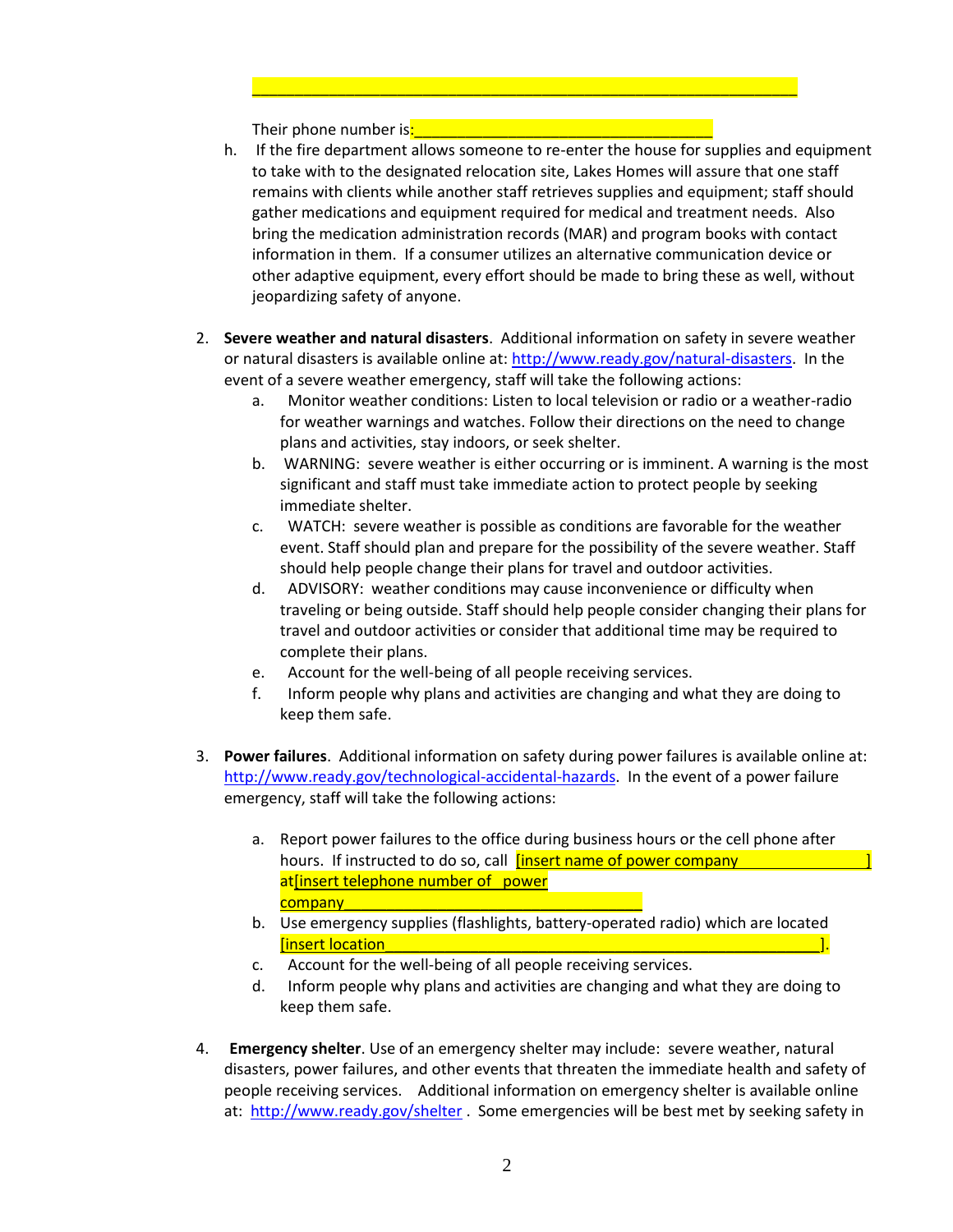an emergency shelter. Depending on the emergency you may need to shelter in place or shelter outside the disaster area.

- a. **F**ollow directions of local emergency personnel to locate the closest emergency shelter.
- b. If time allows, move to the emergency shelter with at least a 24-hour supply of medications and medical supplies, medical books/information, and emergency contact names and information.
- c. Contact the Executive administrator about your location if this has not already been done.
- d. Contact guardians to Inform them where their consumer is and how they can be contacted.
- e. At the emergency shelter, notify personnel of any special needs required to use the emergency shelter.
- f. Remain calm and keep everyone informed of why events are occurring.
- 5. **Emergency evacuation**. Additional information on emergency evacuation is available online at: [http://www.ready.gov/evacuating-yourself-and-your-family.](http://www.ready.gov/evacuating-yourself-and-your-family) Some emergencies will be best met by leaving a program site or the community and seeking safety in an emergency shelter. Often the emergency evacuation will be directed by police, fire, or other emergency personnel who will direct people where to seek safety.
	- a. Account for the well-being of all people receiving services.
	- b. Inform people why they are leaving the program and what is being done to keep them safe.
	- c. Follow directions received from administrative staff, police, fire, and other emergency personnel.
	- d. If time allows, evacuate with medication and medical supplies, medical and programs books/information, clothing, grooming supplies, other necessary personal items, and emergency contact names and information.
- 6. **Temporary closure or relocation**. Some emergencies will be best met by temporarily closing or relocating a program site for more than 24 hours. This decision will be directed by administrative staff. Closure or relocation may include: severe weather, natural disasters, power failures, and other events that threaten the immediate health and safety of people receiving services.
	- a. Inform people why the program is closing and relocating to keep them safe. Formal notification to the person receiving services, legal representatives, and case managers will be completed by administrative staff.
	- b. Follow directions received from administrative staff, police, fire, and other emergency personnel.
	- c. If time allows, remove from the program medication and medical supplies, medical and programs books/information, clothing, grooming supplies, consumer funds, other necessary program and personal items, and emergency contact names and information.

# B. **Additional safety procedures for Lakes Homes and Program Development, Inc.**

- 1. First aid and CPR
	- a. Training
		- 1) A staff person trained in first aid will be available on site whenever a person receiving services is present and staff is required to provide direct service.
		- 2) A staff person trained in cardiopulmonary resuscitation (CPR) will be available on site when required in a person's coordinated service and support plan or coordinated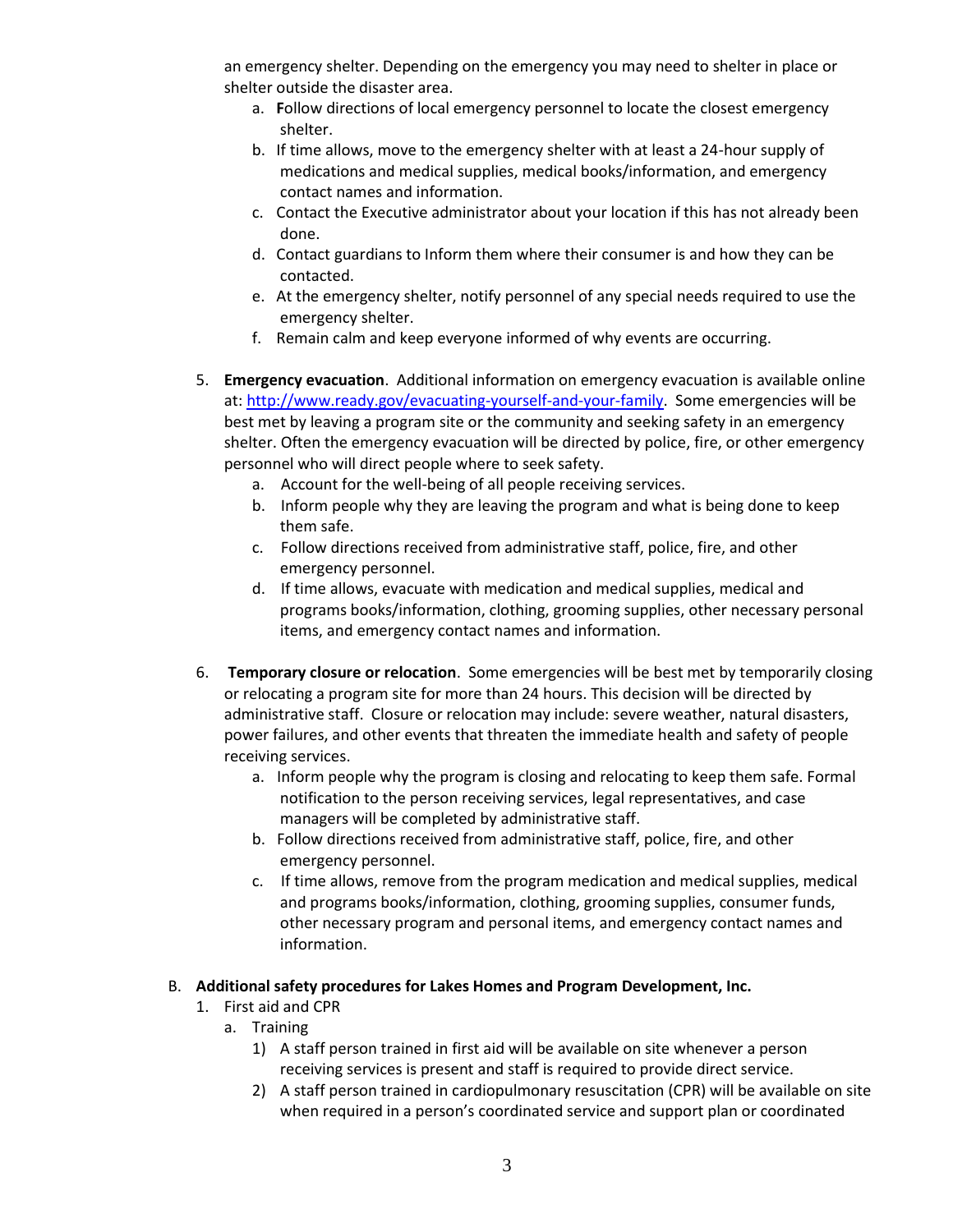services and support plan addendum whenever a person receiving services is present and staff is required to be at the site providing direct service.

- 3) CPR training must include in-person instruction, hands-on practice, and an observed skill assessment under the direct supervision of a CPR instructor.
- b. First aid kits
	- 1) First aid kits must be readily available for use by staff and must meet the needs of the persons receiving services. First aid kits are located linsert location of first aid kits\_\_\_\_\_\_\_\_\_\_\_\_\_\_\_\_\_\_\_\_\_\_\_\_\_\_\_\_\_\_\_\_\_\_\_\_\_\_\_\_\_\_\_\_\_\_\_\_\_\_\_\_\_\_\_\_\_\_\_\_\_\_\_].
	- 2) First aid kits must include accessible first aid supplies including bandages, sterile compresses, scissors, an ice bag or cold pack, an oral or surface thermometer, mild liquid soap, adhesive tape, and a first aid manual.
- 2. Emergency equipment [\(http://www.ready.gov/build-a-kit\)](http://www.ready.gov/build-a-kit)

A flashlight and portable radio and television that can be used in the event of a power failure must be at our program. They are located *[insert location of* equipment\_\_\_\_\_\_\_\_\_\_\_\_\_\_\_\_\_\_\_\_\_\_\_\_\_\_\_\_\_\_\_\_\_\_\_\_\_\_\_\_\_\_\_\_\_\_\_\_\_\_\_\_\_\_\_\_\_\_\_\_].

- 3. Emergency contacts
	- a. A list of emergency telephone numbers is posted *linsert location of posted*  $\overline{\mathsf{list}}$  and  $\overline{\mathsf{list}}$  are to  $\overline{\mathsf{list}}$  and  $\overline{\mathsf{list}}$  are to  $\overline{\mathsf{list}}$

a non-coin operated telephone that must be readily accessible at all times. 911 is the emergency number to call first. The mental health crisis intervention team number, poison control, the phone numbers of Lakes Homes' administrative contacts and the phone number and physical address will be listed on the emergency numbers list.

- b. The names and telephone numbers of each person's representative, physician, and dentist must be readily available. These will be located in the individual's program book on their client information sheet.
- 4. Written emergency response plan

An emergency response plan must be readily available to staff and persons receiving services. The emergency response plan is located *[insert the location in each facility where* the plan will be located so that it is readily available to all staff and persons receiving services\_\_\_\_\_\_\_\_\_\_\_\_\_\_\_\_\_\_\_\_\_\_\_\_\_\_\_\_\_\_\_\_\_\_\_\_\_\_\_\_\_\_\_\_\_\_\_\_\_\_\_\_\_\_\_\_\_\_\_\_\_\_\_\_\_\_\_].

The plan must include:

- a. Procedures for emergency evacuation and emergency sheltering, including:
	- 1) How to report a fire or other emergency;
	- 2) Procedures to notify, relocate, and evacuate occupants, including use of adaptive procedures or equipment to assist with the safe evacuation of persons with physical or sensory disabilities; and
	- 3) Instructions on closing off the fire area, using fire extinguishers, and activating and responding to alarm systems.
- b. Floor plan that identifies:
	- 1) Location of fire extinguishers;
	- 2) Location of audible or visual alarm systems, including but not limited to manual fire alarm boxes, smoke detectors, fire alarm enunciators and controls, and sprinkler systems;
	- 3) Location of exits, primary and secondary evacuation routes, and accessible egress routes, if any; and
	- 4) Location of emergency shelter within the facility.
- c. Site plan that identifies:
	- 1) Designated assembly points outside the facility;
	- 2) Locations of fire hydrants; and
	- 3) Routes of fire department access.
- d. Responsibilities each staff person must assume in case of emergency.